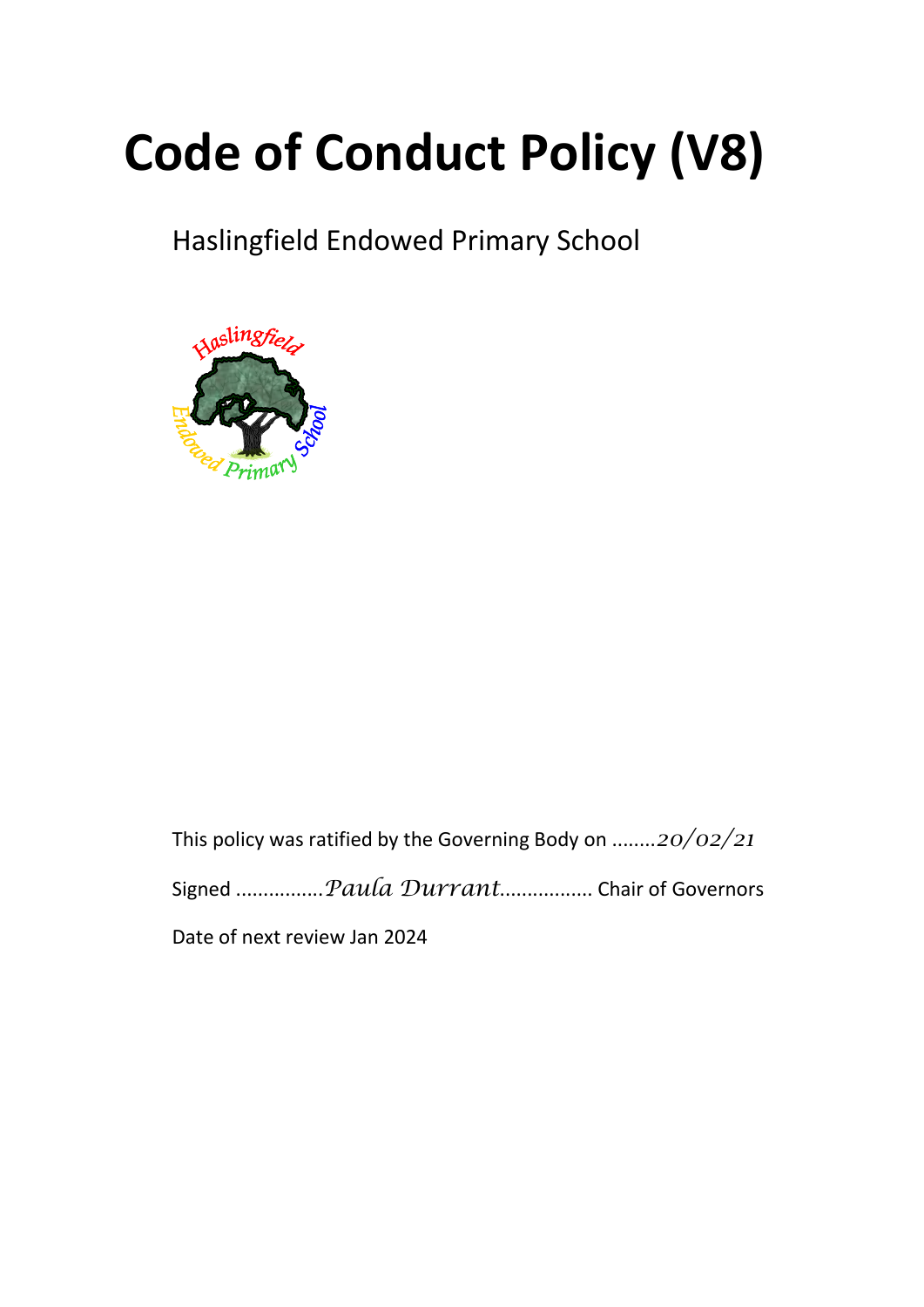#### Contents

| 1.  | Introduction                                                     | $\mathbf{1}$   |
|-----|------------------------------------------------------------------|----------------|
| 2.  | <b>Expected Professional Standards</b>                           | $\overline{2}$ |
| 3.  | Confidentiality                                                  | 3              |
| 4.  | Propriety, Behaviour and Appearance                              | 4              |
| 5.  | Sexual Contact with Children and Young People and Abuse of Trust | 5              |
| 6.  | <b>Infatuations and Crushes</b>                                  | 6              |
| 7.  | Gifts, Rewards, Favouritism and Exclusion                        | 6              |
| 8.  | Social Contact and Social Networking                             | $\overline{7}$ |
| 9.  | Physical Contact, Personal Privacy and Personal Care             | 8              |
| 10. | Behaviour Management and Physical Intervention                   | 8              |
| 11. | <b>First Aid and Medication</b>                                  | 10             |
| 12. | One to One Situations and Meetings with Pupils                   | 11             |
| 13. | <b>Transporting Pupils</b>                                       | 11             |
| 14. | <b>Educational Visits and School Clubs</b>                       | 12             |
| 15. | Curriculum                                                       | 12             |
| 16. | Photography, Videos and other Creative Arts                      | 12             |
| 17. | Unacceptable Use of ICT Facilities and Monitoring                | 14             |
| 18. | Reporting Concerns and Recording Incidents                       | 15             |
| 19. | Monitoring and Review                                            | 16             |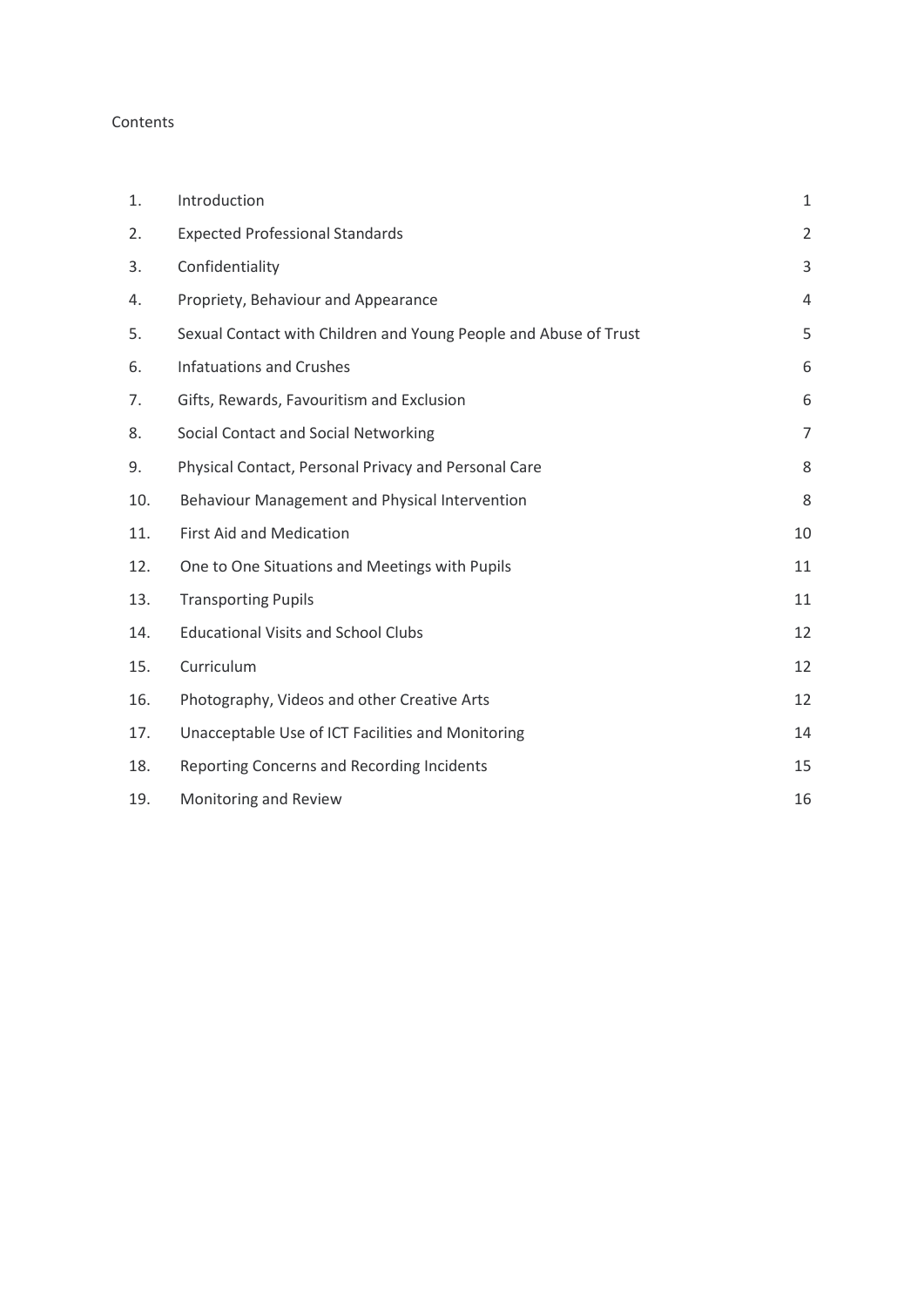# Code of Conduct

# 1. Introduction

- 1.1. The Governing body of Haslingfield EP school eill foster a culture of teh highest professional standards. This Code of Conduct sets out the professional standards expected and the duty upon adults to abide by it. All adults have a duty to keep pupils safe, promote their welfare and to protect them from radicalisation (the Prevent Duty), abuse (sexual, physical and emotional), neglect and safeguarding concerns. This duty is, in part, exercised through the development of respectful, caring and professional relationships between adults and pupils and behaviour by adults that demonstrates integrity, maturity and good judgement. Following this Code will help to safeguard adults from being maliciously, falsely or mistakenly suspected or accused of misconduct in relation to pupils.
- 1.2. For the purposes of this Code, the term and references to 'adult' means the following: governing body members, all teaching and other employees (whether or not paid or unpaid, employed or self-employed and whether or not employed directly by the School, external contractors providing services to pupils on behalf of the School, teacher trainees and other trainees/apprentices, volunteers and any other individuals who work for or provide services on behalf of or for the School to include but not limited to all those detailed in the single central record (as amended). For the purposes of this Code 'young person/people', 'pupils' and 'child/ren' includes all those for whom the School provides education or other services.
- 1.3. This Code takes account of the most recent versions of the following guidance (statutory and non-statutory):
	- 'Keeping Children Safe in Education' Department of Education ('DfE') (statutory)
	- Working Together to Safeguard Children' HM Government (statutory)
	- 'Guidance for Safer Working Practice for those Working with Children and Young People in Education Settings' (non-statutory)

This Code cannot provide an exhaustive list of what is, or is not, appropriate behaviour for adults. However, it does highlight behaviour that is illegal, inappropriate or inadvisable in relation to the required professional standards. There will be occasions and circumstances in which adults have to make decisions or take action in the best interests of the pupil where no specific guidance has been given. Adults are expected to make responsible and informed judgements about their own behaviour in order to secure the best interests and welfare of the pupils.

1.4. Any behaviour in breach of this Code by employees may result in action under our disciplinary procedure. Such behaviour may constitute gross misconduct and, as such, may result in summary dismissal. The Governing Body will take a strict approach to serious breaches of this Code.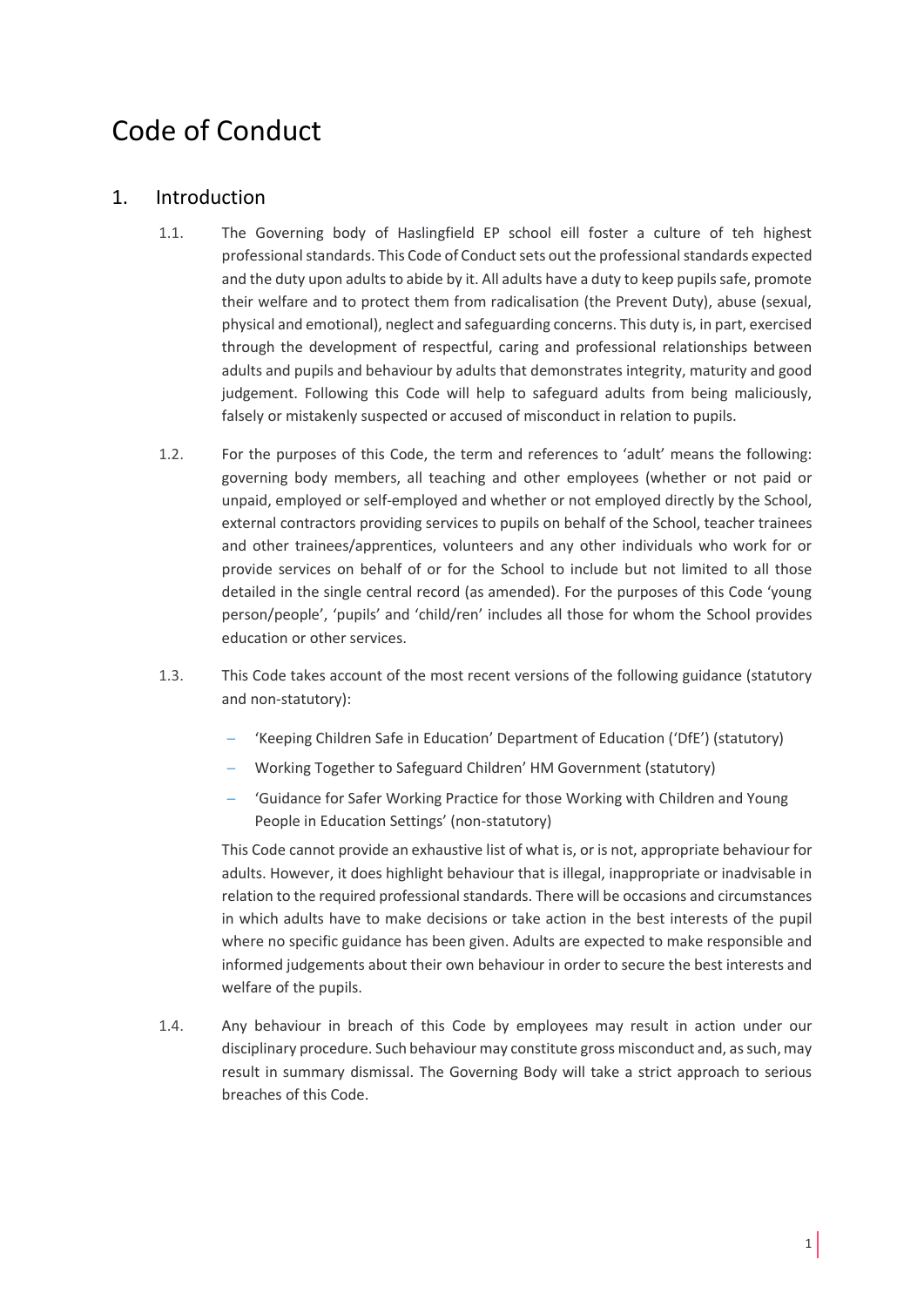#### 1.5. Safeguarding and Child Protection Policy

Adults have a duty to act in accordance with the Safeguarding and Child Protection policy, which is available from the school office and on the website, and report any safeguarding, child protection, welfare or radicalisation concerns about a pupil to the Designated Safeguarding Lead.

#### 1.6. Whistleblowing

Adults must raise concerns they have about the safeguarding or child protection practices by following the Whistleblowing Policy, which is available from the school office and the website*.* An adult who raises a matter under the whistleblowing policy or makes a public interest disclosure will have the protection of the relevant legislation.

1.7. Allegations of Abuse Against Teachers and Other Employees and Volunteers

Where it is alleged that an adult has:

- behaved in a way that has harmed a child, or may have harmed a child
- possibly committed a criminal offence against or related to a child
- behaved towards a child or children in a way that indicates they would pose a risk of harm to children

then the governing body will follow the School's Procedure for Dealing with Allegations of Abuse Against Teachers and Other Employees and Volunteers and the guidance set out in Part Four of Keeping Children Safe in Education DfE which is available from the school office and the website.

### 2. Expected Professional Standards

- 2.1. All adults, as appropriate to the role and/or job description of the individual, must:
	- Place the well-being and learning of pupils at the centre of their professional practice
	- Have high expectations for all pupils, be committed to addressing underachievement, and work to help pupils progress regardless of their background and personal circumstances
	- Treat pupils fairly and with respect, take their knowledge, views, opinions and feelings seriously, and value diversity and individuality
	- Model the characteristics they are trying to inspire in pupils, including enthusiasm for learning, a spirit of enquiry, honesty, tolerance, social responsibility, patience, and a genuine concern for other people
	- Respond sensitively to the differences in the home backgrounds and circumstances of pupils, recognising the key role that parents and carers play in pupils' education
	- Seek to work in partnership with parents and carers, respecting their views and promoting understanding and co-operation to support the young person's learning and wellbeing in and out of School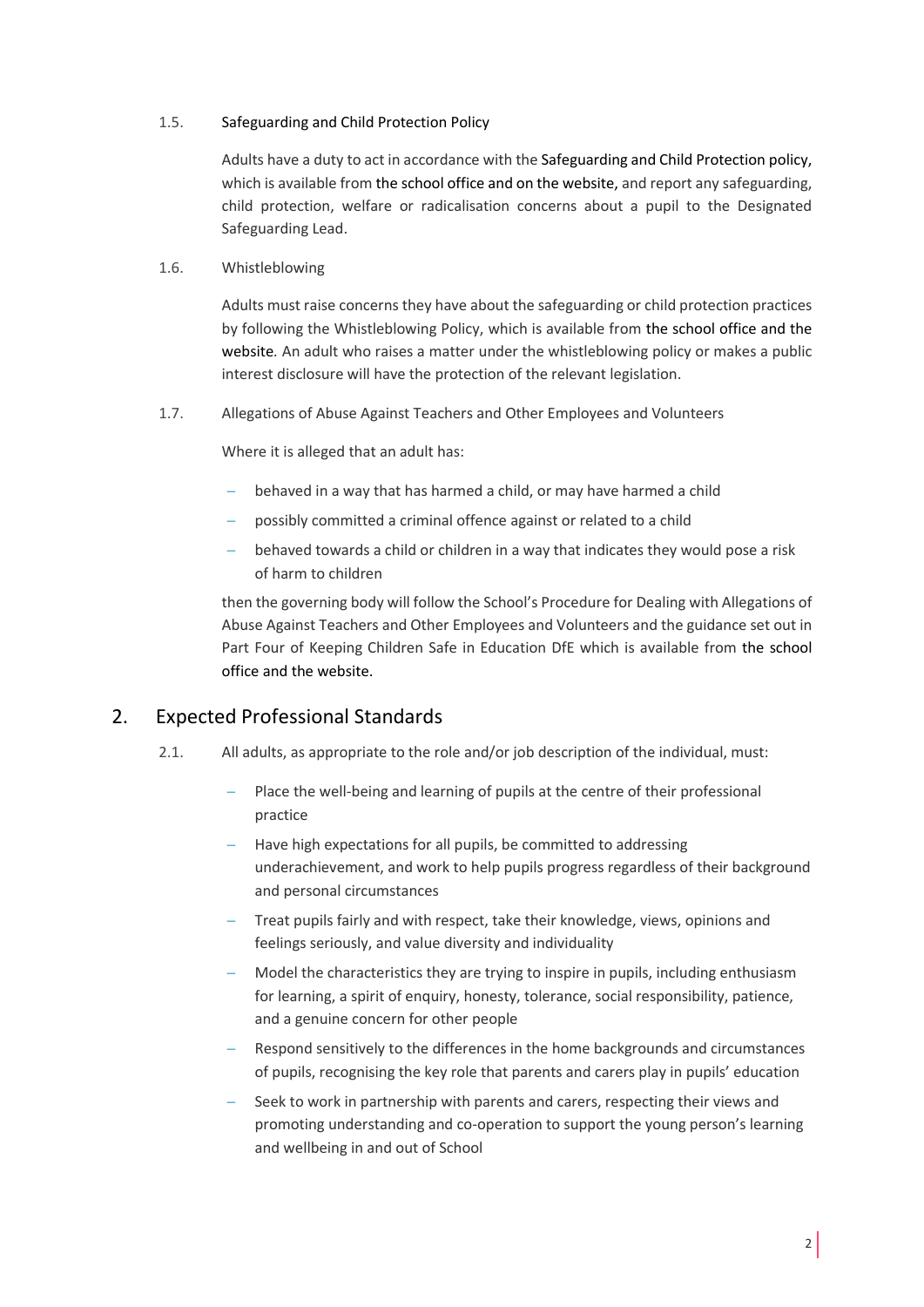- Reflect on their own practice, develop their skills, knowledge and expertise, and adapt appropriately to learn with and from colleagues
- Ensure that the same professional standards are always applied regardless of culture, disability, gender, language, racial origin, religious belief and/or sexual identity
- 2.2. Teachers are required to comply with the Teachers' [Standards September 1st 2012,](https://www.gov.uk/government/uploads/system/uploads/attachment_data/file/301107/Teachers__Standards.pdf) in particular, Part 2 Personal and Professional Standards. All adults must be familiar with and act in accordance with the most recent versions of the following documents:
	- Part 1 of Keeping Children Safe in Education DfE (statutory)
	- Working Together to Safeguard Children HM Government (statutory)
	- Prevent Duty Guidance HM Government (statutory)
	- 'The Prevent Duty Departmental Advice for Schools and Childcare Providers' DfE
	- 'Guidance for Safer Working Practice for those Working with Children and Young People in Education Settings' (non-statutory).
- 2.3. An employee who fails to bring a matter of concern to the attention of senior management and/or the relevant agencies is likely to be subject to disciplinary action.

#### 3. Confidentiality

- 3.1. As data controllers, all Schools are subject to the General Data Protection Regulation (GDPR) and Data Protection Act 2018 ("Data Protection Legislation"). In addition, teachers owe a common law duty of care to safeguard the welfare of their pupils. This duty is acknowledged in the provisions governing disclosure of information about pupils.
- 3.2. Adults may have access to special category personal data about pupils and their families, which must be kept confidential at all times and only shared when legally permissible to do so and in the interests of the child. Records should only be shared with those who have a legitimate professional need to see them. In circumstances where special category personal data needs to be shared, the Data Protection Legislation contains 'safeguarding of children and individuals at risk' as a processing condition that allows practitioners to share information without consent if it is not possible to gain consent. In such cases, adults have a duty to pass the information on without delay to those with designated safeguarding responsibilities. See paragraph 18 below.
- 3.3. Confidential or personal information about a pupil or their family must never be disclosed to anyone other than on a need to know basis and advice should be sought prior to disclosure to ensure such disclosure is in accordance with the Data Protection Legislation, The Education (Pupil Information) Regulations 2005 (Maintained Schools), and the School's Privacy Notices. In circumstances where the pupil's identity does not need to be disclosed the information should be used anonymously. The information must never be used to intimidate, humiliate, or embarrass the pupil. The information must never be used by anyone for their own or others advantage (including that of partners, friends relatives or other organisations).
- 3.4. Confidential information about pupils must be held securely. Confidential information about pupils must not be held off the School site other than on security protected School equipment. The information must only be stored for the length of time necessary to discharge the task for which it is required.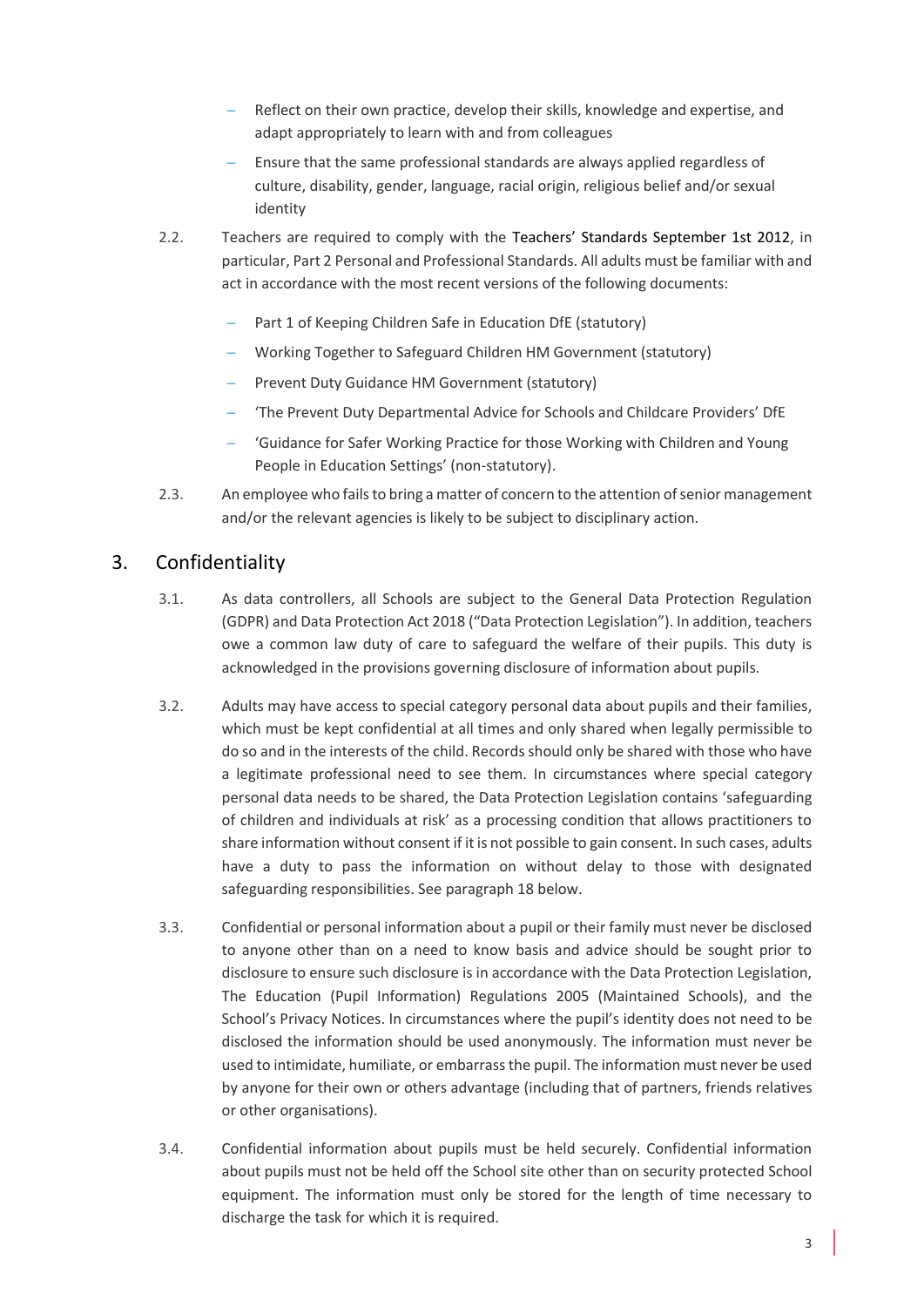- 3.5. If a pupil or parent/carer makes a disclosure regarding abuse or neglect, the adult must follow the School's procedures and the guidance as set out in 'Keeping Children Safe in Education' DfE. Confidentiality must not be promised to the pupil or parent/carer, however, reassurance should be given that the information will be treated sensitively.
- 3.6. If an adult is in any doubt about the storage or sharing of information they must seek guidance from the Designated Safeguarding Lead. Any media or legal enquiries must be passed to senior management.

# 4. Propriety, Behaviour and Appearance

- 4.1. All adults working with children have a responsibility to maintain public confidence in their ability to safeguard the welfare and best interests of pupils. They should adopt high standards of personal conduct in order to maintain the confidence and respect of their colleagues, pupils and the public in general. An adult's behaviour or actions, either in or out of the workplace, must not compromise their position within the work setting, or bring the School into disrepute.
- 4.2. Adults are required to notify the School immediately of any allegation/s of misconduct that are of a safeguarding nature made against them (or implicating them), by a child or adult in relation to any outside work or interest (whether paid or unpaid) and, of any arrest or criminal charge whether child-related or not. Where employees fail to do so, this will be treated as a serious breach of this Code and dealt with under our disciplinary procedure.
- 4.3. Individuals should not behave in a manner which would lead any reasonable person to:
	- Question their suitability to work with children
	- Act as an appropriate role model
	- Make, or encourage others to make sexual remarks to, or about, a pupil
	- Use inappropriate language to or in the presence of pupils
	- Discuss their personal or sexual relationships with or in the presence of pupils
	- Make, or encourage others to make, unprofessional personal comments which scapegoat, demean or humiliate, or might be interpreted as such

Behaving in an unsuitable way towards children may result in disqualification from childcare under the Childcare Act 2006, prohibition from teaching by the Teaching Regulation Agency (TRA), a bar from engaging in regulated activity, or action by another relevant regulatory.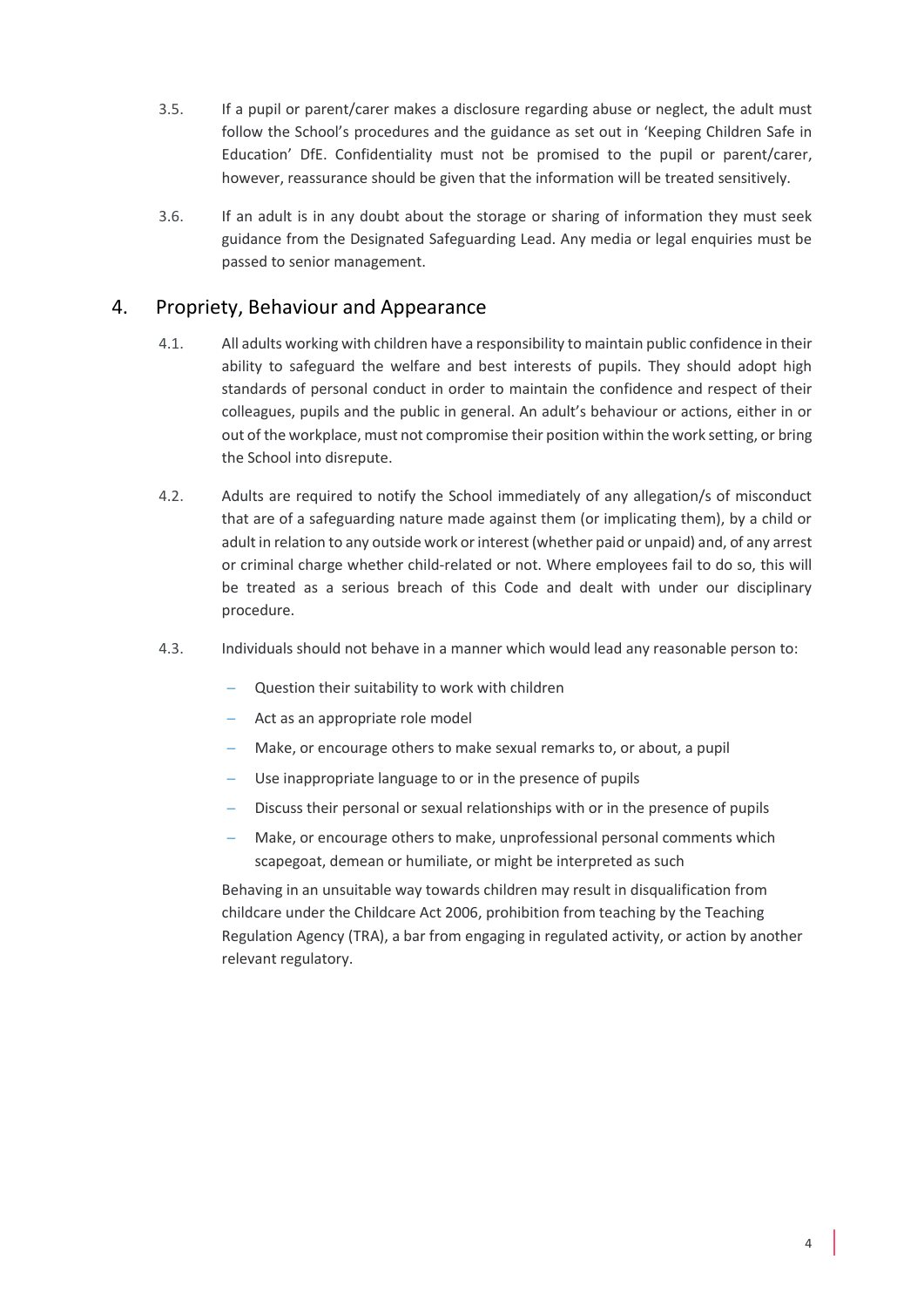- 4.4. A person's dress and appearance are matters of personal choice, self-expression, religious and cultural customs. However, adults must maintain an appropriate standard of dress and personal appearance at work which promotes a positive and professional image. Clothing and footwear must be safe and clean and take account of health and safety considerations. Adults must ensure they are dressed in ways which are appropriate to their role and not likely to be viewed as offensive, revealing or sexually provocative and specifically should not distract, cause embarrassment or give rise to misunderstanding, should be religious and culturally sensitive and free of any political or otherwise contentious slogans, and not considered to be discriminatory. Adults who dress or appear in a manner which may be considered as inappropriate could render themselves vulnerable to criticism or, where the adult is an employee, allegations of misconduct that may lead to action under our disciplinary procedure.
- 4.5. Personal property of a sexually-explicit nature or property which might be regarded as promoting radicalisation or otherwise inappropriate such as books, magazines, CDs, DVDs or such material on any electronic media including links to such material must not be brought onto or stored on School premises or on any School equipment.

# 5. Sexual Contact with Children and Young People and Abuse of Trust

- 5.1. A relationship between an adult and a child or young person is not a relationship between equals; the adult has a position of power or influence. There is potential for exploitation and harm of children or vulnerable young people and all adults have a responsibility to ensure that an unequal balance of power is not used for personal advantage or gratification. Adults must not use their status or position to form or promote relationships with children (whether current pupils or not), that are of a sexual nature, or which may become so. Adults should maintain appropriate professional boundaries and avoid behaviour which might be misinterpreted by others. They should report any incident with this potential.
- 5.2. Any sexual behaviour or activity, whether homosexual or heterosexual, by an adult with or towards a child/pupil or young person, is illegal. Children and young people are protected by the same laws as adults in relation to non-consensual sexual behaviour. They are additionally protected by specific legal provisions regardless of whether there is consent or not. Where a person aged 18 or over is in a specified position of trust with a child or young person under 18 years, the Sexual Offences Act 2003 makes it an offence for that person to engage in sexual activity with or in the presence of that child or to cause or incite that child to engage in or watch sexual activity.
- 5.3. Sexual behaviour includes non-contact activities, such as causing a child or young person to engage in or watch sexual activity or the production of indecent images of children. 'Working Together to Safeguard Children', Appendix A defines sexual abuse as "…forcing or enticing a child or young person to take part in sexual activities, not necessarily involving a high level of violence, whether or not the child is aware of what is happening…"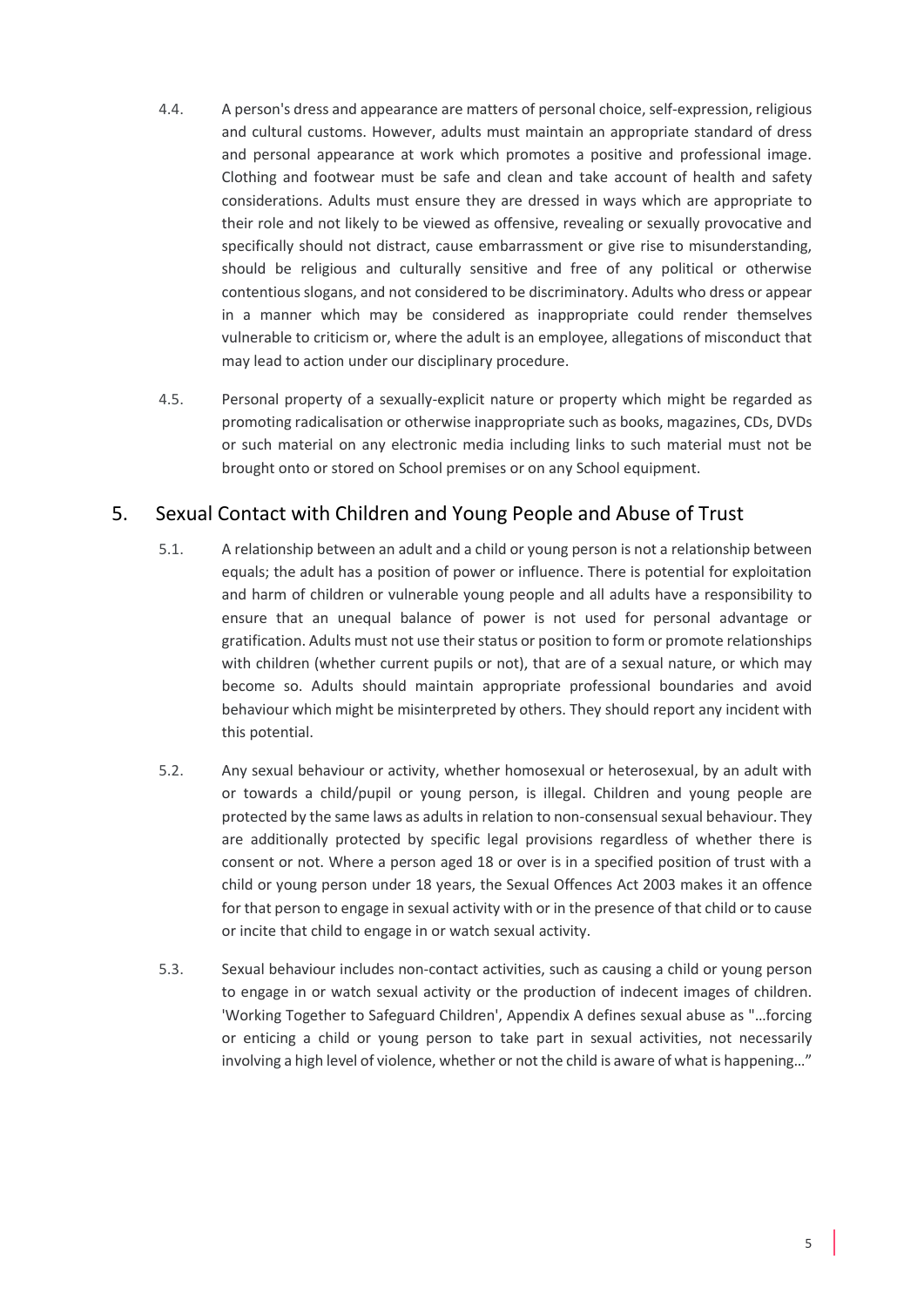- 5.4. Adults must not have sexual relationships with pupils or have any form of communication with a child, which could be interpreted as sexually suggestive or provocative i.e. verbal comments, letters, notes, texts, electronic mail, phone calls, social networking contact or physical contact. The adult should not make sexual remarks to, or about, a child or discuss their own sexual relationships with or in the presence of pupils. Adults should take care that their language or conduct does not give rise to comment or speculations. Attitudes, demeanour and language all require care and thought.
- 5.5. There are occasions when adults embark on a course of behaviour known as 'grooming' where the sole purpose is to gain the trust of a child or young person, and manipulate that relationship so that sexual abuse can take place. Adults should be aware that conferring special attention without good reason or favouring a pupil has the potential to be construed as being part of a 'grooming' process, which is a criminal offence.

### 6. Infatuations and Crushes

- 6.1. A child or young person may develop an infatuation with an adult who works with them. An adult, who becomes aware (may receive a report, overhear something, or otherwise notice any sign, no matter how small or seemingly insignificant) that a pupil has become or may be becoming infatuated with them or a colleague, must report this without delay to the Headteacher or the most senior manager, so that appropriate action can be taken to avoid any hurt, distress or embarrassment. The situation will be taken seriously and the adult should be careful to ensure that no encouragement of any kind is given to the pupil. It should also be recognised that careless and insensitive reactions may provoke false accusations. Whilst the risk of infatuation is not limited to younger members of staff, newly qualified teachers must recognise their particular vulnerability to adolescent infatutation.
- 6.2. Examples of situations which must be reported are given below:
	- Where an adult is concerned that they might be developing a relationship with a pupil which could have the potential to represent an abuse of trust
	- Where an adult is concerned that a pupil is becoming attracted to them or that there is a developing attachment or dependency
	- Where an adult is concerned that actions or words have been misunderstood or misconstrued by a pupil such that an abuse of trust might be wrongly suspected by others
	- Where an adult is concerned about the apparent development of a relationship by another adult or receives information about such a relationship

### 7. Gifts, Rewards, Favouritism and Exclusion

7.1. It is against the law for public servants to take bribes. Adults need to take care that they do not accept any gift that might be construed by others as a bribe, or lead the giver to expect preferential treatment. There are occasions when pupils or parents/carers wish to pass small tokens of appreciation to adults e.g. at Christmas or as a thank you and this is acceptable. However, it is unacceptable to receive gifts on a regular basis or of any significant value.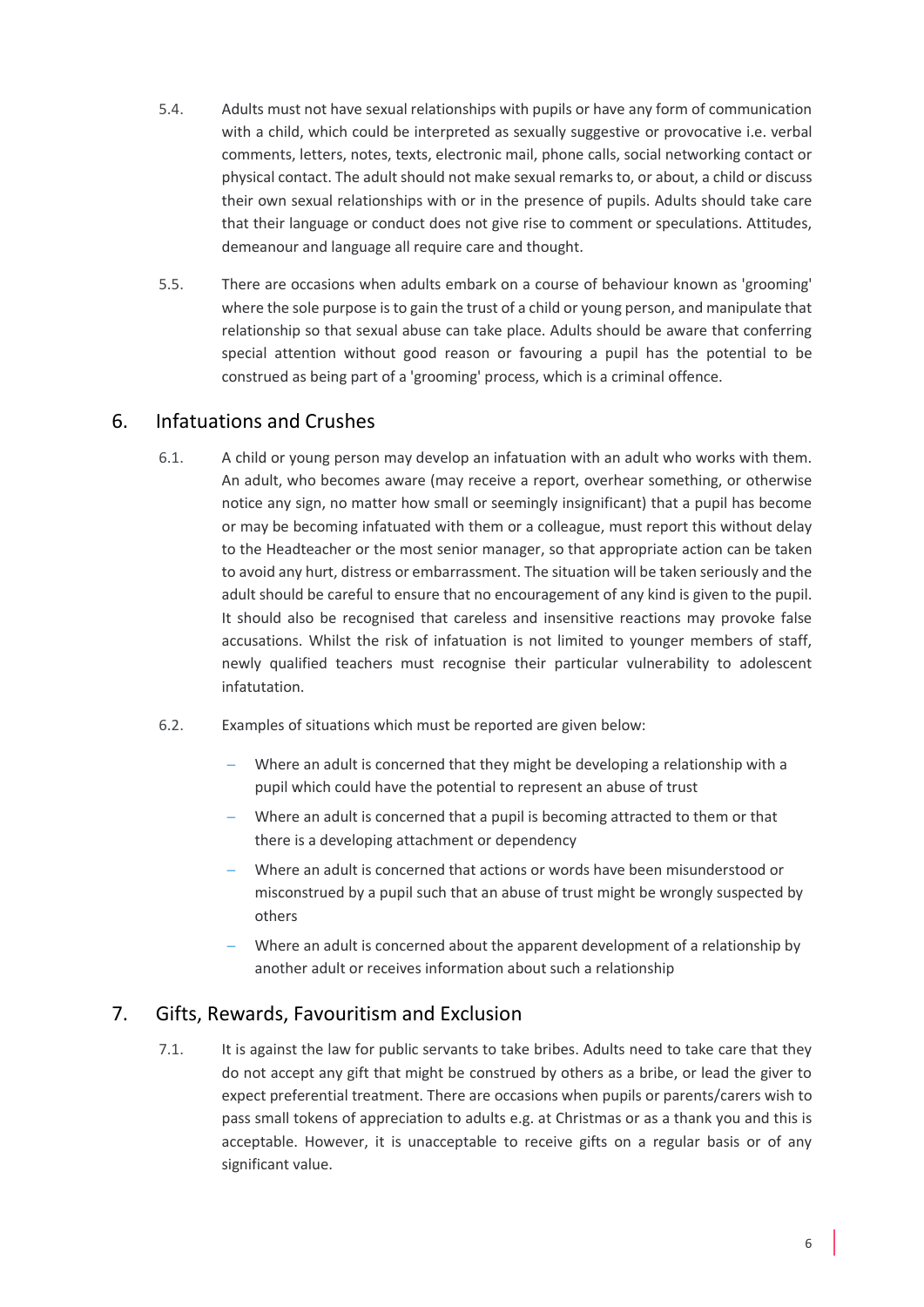- 7.2. Personal gifts must not be given to pupils or their families/carers. This could be misinterpreted as a gesture either to bribe or groom. It might be perceived that a 'favour' of some kind is expected in return. Any reward given to a pupil should be consistent with the School's behaviour or rewards policy, recorded, and not based on favouritism.
- 7.3. Care should be taken when selecting children for specific activities, jobs, privileges and when pupils are excluded from an activity in order to avoid perceptions of favouritism or injustice. Methods of selection and exclusion should be subject to clear, fair and agreed criteria.

#### 8. Social Contact and Social Networking

- 8.1. Communication between pupils and adults, by whatever method, should take place within clear and explicit professional boundaries. This includes the wider use of technology such as mobile phones, tablets, text messages, emails, instant messages, websites, social media such as Facebook, Twitter, Instagram, chat-rooms, forums, blogs, apps such as Whatsapp, gaming sites, digital cameras, videos, webcams and other handheld devices. Adults should not share any personal information with pupils and they should not request, or respond to, any personal information from the child/young person, other than that which might be appropriate as part of their professional role. They should ensure that all communications are transparent and avoid any communication that could be interpreted as 'grooming behaviour'.
- 8.2. Adults must not give their personal contact details such as home/mobile phone number; home or personal e-mail address or social networking details to pupils unless the need to do so is agreed in writing with senior management. If, for example, a pupil attempts to locate an adult's personal contact details and attempts to contact or correspond with them, the adult should not respond and must report the matter to their manager.
- 8.3. It is recommended that adults ensure that all possible privacy settings are activated to prevent pupils from making contact on personal profiles and to prevent pupils from accessing photo albums or other personal information which may appear on social networking sites.
- 8.4. Adults are personally responsible for what they communicate in social media and must bear in mind that what is published might be read by us, pupils, parents and carers, the general public, future employers and friends and family for a long time. Adults must ensure that their online profiles are consistent with the professional image expected by us and must not post material which damages the reputation of the School or which causes concern about their suitability to work with children and young people. Those who post material which may be considered as inappropriate could render themselves vulnerable to criticism or, in the case of an employee, allegations of misconduct which may be dealt with under the disciplinary procedure. Even where it is made clear that the writer's views on such topics do not represent those of the School, such comments are inappropriate.
- 8.5. Adults are advised not to have any online friendships with any young people under the age of 18 unless they are family members or close family friends. Adults are advised not to have online friendships with parents or carers of pupils or members of the Governing Body/Trustees. Where such online friendships exist, adults must ensure appropriate professional boundaries are maintained.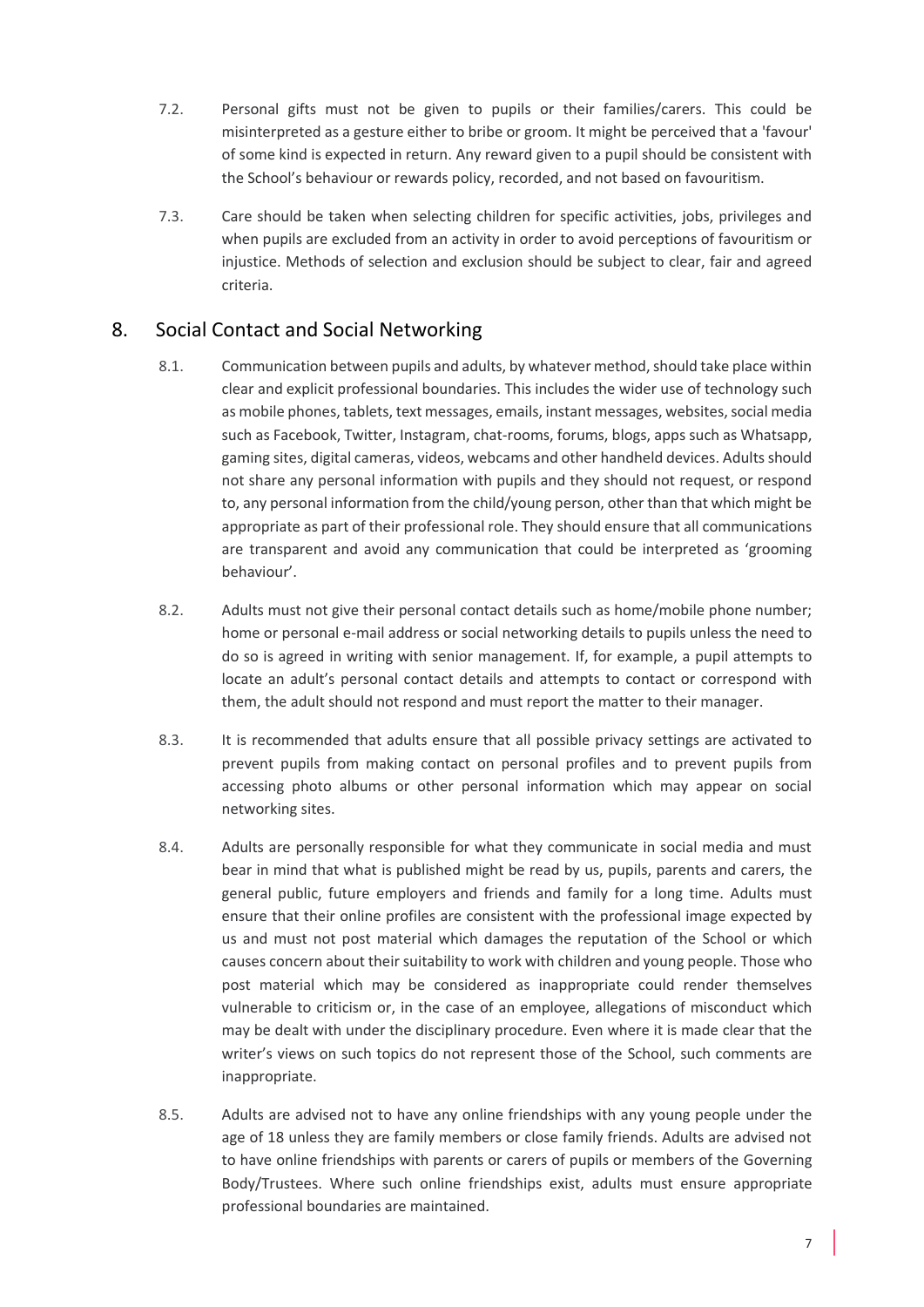- 8.6. It is acknowledged that adults may have genuine friendships and social contact with parents or carers of pupils, independent of the professional relationship. Adults should, however:
	- Inform senior management of any relationship with a parent/carer where this extends beyond the usual parent/carer/professional relationship
	- Advise senior management of any regular social contact they have with a pupil or parent/carer, which could give rise to concern
	- Inform senior management of any requests or arrangements where parents/carers wish to use their services outside of the workplace e.g. babysitting, tutoring
	- Always approve any planned social contact with pupils or parents/carers with senior colleagues, for example, when it is part of a reward scheme
	- $-I$  If a parent/carer seeks to establish social contact, or if this occurs coincidentally, the adult should exercise their professional judgment and should ensure that all communications are transparent and open to scrutiny.
- 8.7. Some employees may, as part of their professional role, be required to support a parent or carer. If that person comes to depend upon the employee or seeks support outside of their professional role this should be discussed with senior management and, where necessary, referrals made to the appropriate support agency.

# 9. Physical Contact, Personal Privacy and Personal Care

- 9.1. There are occasions when it is entirely appropriate and proper for employees to have physical contact with pupils, but it is crucial that they only do so in ways appropriate to their professional role and in relation to the pupil's individual needs and any agreed care plan. When physical contact is made with pupils this should be in response to their needs at the time, of limited duration and appropriate given their age, stage of development, gender, ethnicity, culture and background. Employees must use their professional judgement at all times. It is not possible to be specific about the appropriateness of each physical contact, since an action that is appropriate with one pupil in one set of circumstances may be inappropriate in another, or with a different pupil.
- 9.2. Physical contact should never be secretive or casual, or for the gratification of the adult, or represent a misuse of authority. Adults should never touch a pupil in a way which may be considered indecent. If an adult believes that an action could be misinterpreted, the incident and circumstances should be reported as soon as possible to the Headteacher and recorded in the School's incident book, and, if appropriate, a copy placed on the pupil's file.
- 9.3. Physical contact, which occurs regularly with a pupil or pupils, is likely to raise questions unless the justification for this is part of a formally agreed plan (for example in relation to pupils with SEN or physical disabilities). Any such contact should be the subject of an agreed and open School policy and subject to review. Where feasible, employees should seek the pupil's permission before initiating contact. Adults should listen, observe and take note of the pupil's reaction or feelings and, so far as is possible, use a level of contact which is acceptable to the pupil for the minimum time necessary.
- 9.4. There may be occasions when a distressed pupil needs comfort and reassurance. This may include age-appropriate physical contact. Adults should remain self-aware at all times in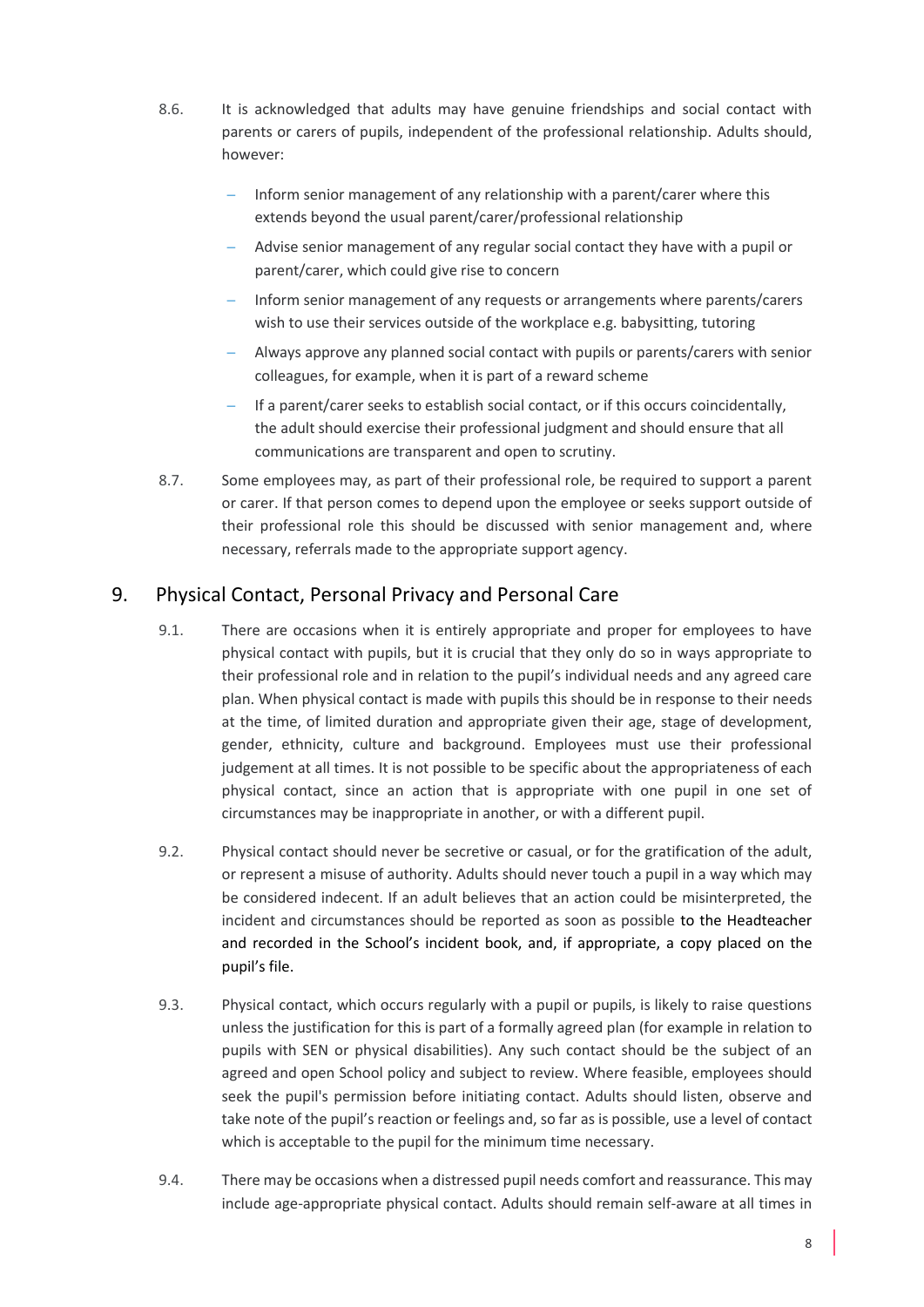order that their contact is not threatening, intrusive or subject to misinterpretation. Adults should always tell a colleague when and how they offered comfort to a distressed pupil.

- 9.5. Where an adult has a particular concern about the need to provide this type of care and reassurance they should seek further advice from a senior manager.
- 9.6. Some employees, for example, those who teach PE and games, or who provide music tuition will on occasions have to initiate physical contact with pupils in order to support a pupil so they can perform a task safely, to demonstrate the use of a particular piece of equipment/instrument or assist them with an exercise. This should be done with the pupil's agreement. Contact under these circumstances should be for the minimum time necessary to complete the activity and take place in a safe and open environment. Adults should remain sensitive to any discomfort expressed verbally or non-verbally by the pupil.
- 9.7. All parties should clearly understand from the outset what physical contact is necessary and appropriate in undertaking specific activities. Keeping parents/carers informed of the extent and nature of any physical contact may also prevent allegations of misconduct arising. Any incidents of physical contact that cause concern or fall outside of these protocols and guidance should be reported to the senior manager and parent/carer.
- 9.8. Pupils are entitled to respect and privacy when changing clothes or taking a shower. However, there needs to be an appropriate level of supervision in order to safeguard pupils, satisfy health and safety considerations and ensure that bullying or teasing does not occur. This supervision should be appropriate to the needs and age of the pupils concerned and sensitive to the potential for embarrassment. Adults who are required as part of their role to attend changing rooms should announce their intention of entering any pupil changing rooms and only remain in the room where the pupil/s needs require this.
- 9.9. Employees with a job description which includes intimate care duties will have appropriate training and written guidance including a written care plan for any pupil who could be expected to require intimate care. Staff should adhere to the Haslingfield School's intimate and personal care policies. No other adult should be involved in intimate care duties except in an emergency. A signed record should be kept of all intimate and personal care tasks undertaken and, where these have been carried out in another room, include times left and returned. Employees should not assist with personal or intimate care tasks which the pupil is able to undertake independently.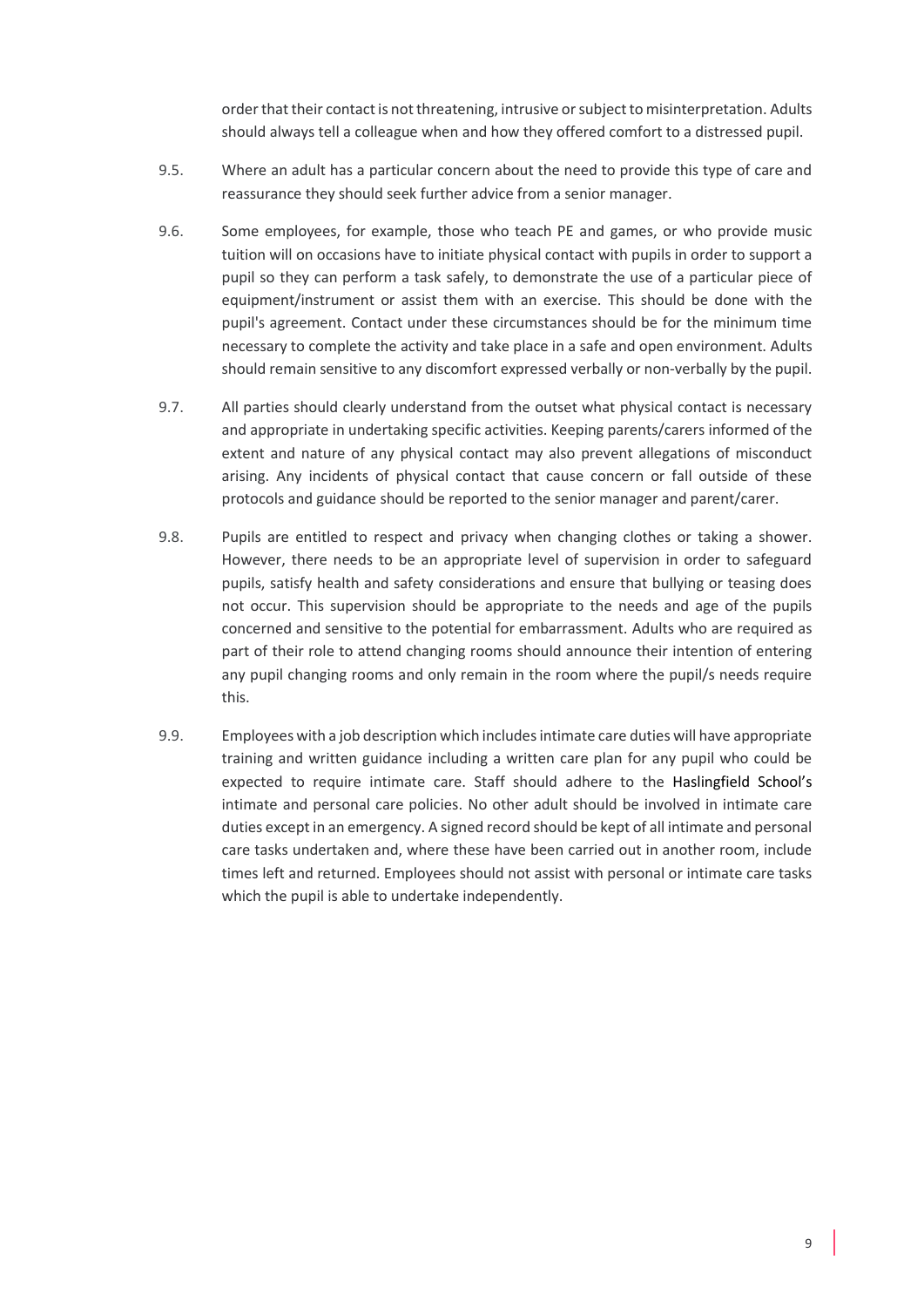# 10. Behaviour Management and Physical Intervention

- 10.1. All pupils have a right to be treated with respect and dignity. Adults must not use any form of degrading treatment to punish a pupil. The use of sarcasm, demeaning or insensitive comments towards pupils is not acceptable in any situation. Deliberately intimidating pupils by shouting aggressively, hectoring or overbearing physical presence is not acceptable in any situation. Any sanctions or rewards used should be part of our Positive Behaviour Policy.
- 10.2. Physical intervention can only be justified in exceptional circumstances. Non-statutory guidance is available from the Department of Education website. See 'Use of reasonable force - advice for Head Teachers, Staff and Governing Bodies'. Adults may legitimately intervene to prevent a pupil from committing a criminal offence, injuring themselves or others, causing damage to property, engaging in behaviour prejudicial to good order and to maintain good order and discipline. Adults should have regard to the health and safety of themselves and others. It is always unlawful to use force as a punishment. The use of unwarranted physical force is likely to constitute a criminal offence.
- 10.3. Where a pupil has specific needs in respect of particularly challenging behaviour, a positive handling plan, including a risk assessment, should be put in place and agreed by all parties. Where it is judged that a pupil's behaviour presents a serious risk to themselves or others, a robust risk assessment that is regularly reviewed and a physical intervention plan, where relevant, must be put in place. All incidents and subsequent actions should be recorded and reported to a manager and the pupil's parents/carers. Where it can be anticipated that physical intervention is likely to be required, a plan should be put in place that the pupil and parents/carers are aware of and have agreed to. Parental consent does not permit the use of unlawful physical intervention or deprive a pupil of their liberty. The School has separate policies on Positive Behaviour Policy and the Policy for Physical Intervention with Pupils

### 11. First Aid and Medication

- 11.1. The School has a separate policy on supporting pupils with a medical condition. Employees should have regard to the statutory guidance 'Supporting pupils at school with medical conditions' DfE December 2015, which includes advice on managing medicines. All settings must have an adequate number of qualified first aiders/appointed persons. Employees must have had the appropriate training and achieved the necessary level of competency before administering first aid or medication or taking on the responsibility to support pupils with medical conditions. If an adult is concerned or uncertain about the amount or type of medication being given to a pupil this should be discussed with the Designated Safeguarding Lead.
- 11.2. Adults taking medication that may affect their ability to care for children should seek medical advice regarding their suitability to do so and should not work with pupils whilst taking medication unless medical advice confirms that they are able to do so. Adult medication on the premises must be securely stored out of the reach of children.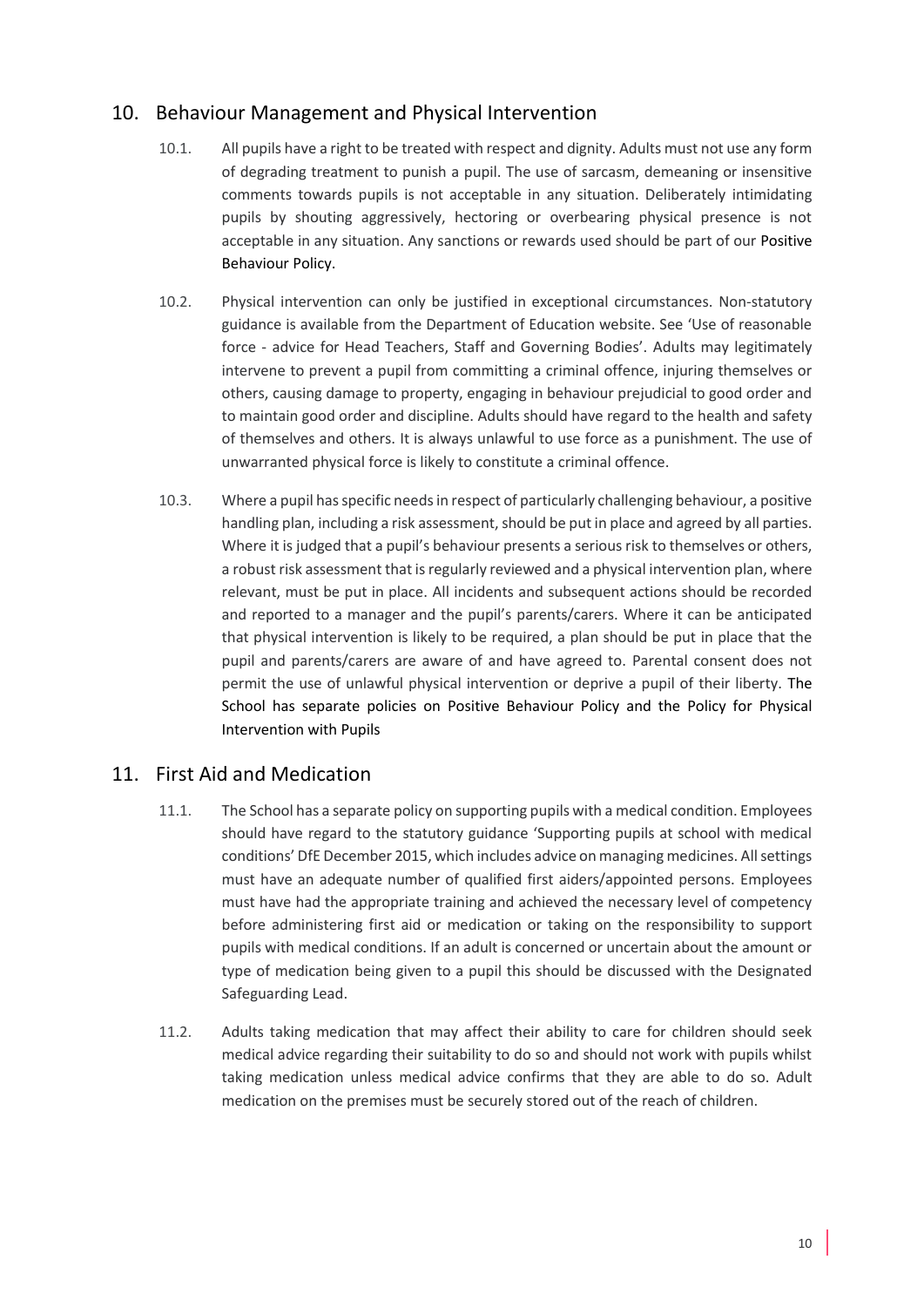# 12. One to One Situations and Meetings with Pupils

- 12.1. One to one situations have the potential to make children/young persons more vulnerable to harm by those who seek to exploit their position of trust. Adults working in one to one settings with pupils may also be more vulnerable to unjust or unfounded allegations being made against them. Adults must recognise this possibility and plan and conduct such meetings accordingly. Every attempt should be made to ensure that the safety and security needs of both adults and pupils are met. Managers should undertake a risk assessment in relation to the specific nature and implications of one to one work for each adult and pupil, which should be reviewed regularly. Where such a meeting is demonstrably unavoidable, it is advisable to avoid remote or secluded areas and to ensure that the door of the room is left open and/or visual/auditory contact with others is maintained. Any arrangements should be reviewed on a regular basis.
- 12.2. Pre-arranged meetings with pupils away from the premises or on the School site when the School is not in session are not permitted unless written approval is obtained from their parent/carer and the Headteacher or another senior colleague with delegated authority.
- 12.3. No pupil should be in or invited into, the home of an adult who works with them unless they are family members or close family friends, in which case adults are advised to notify their line manager. Pupils must not be asked to assist adults with jobs or tasks at or in their private accommodation or for their personal benefit.
- 12.4. Other than in an emergency, an adult must not enter a pupil's home if the parent/carer is absent. Always make detailed records including times of arrival and departure and ensure any behaviour or situation that gives rise to concern is discussed with a senior manager/Headteacher]. A risk assessment should be undertaken and appropriate risk management measures put in place prior to any planned home visit taking place. In the unlikely event that little or no information is available, home visits should not be made alone.

# 13. Transporting Pupils

13.1. In certain situations, e.g. out of school activities, adults may agree to transport pupils. Transport arrangements should be made in advance by a designated employee who will be responsible for planning and overseeing all transport arrangements and respond to any concerns that may arise. Wherever possible and practicable, transport should be provided other than in private vehicles, with at least one adult additional to the driver acting as an escort.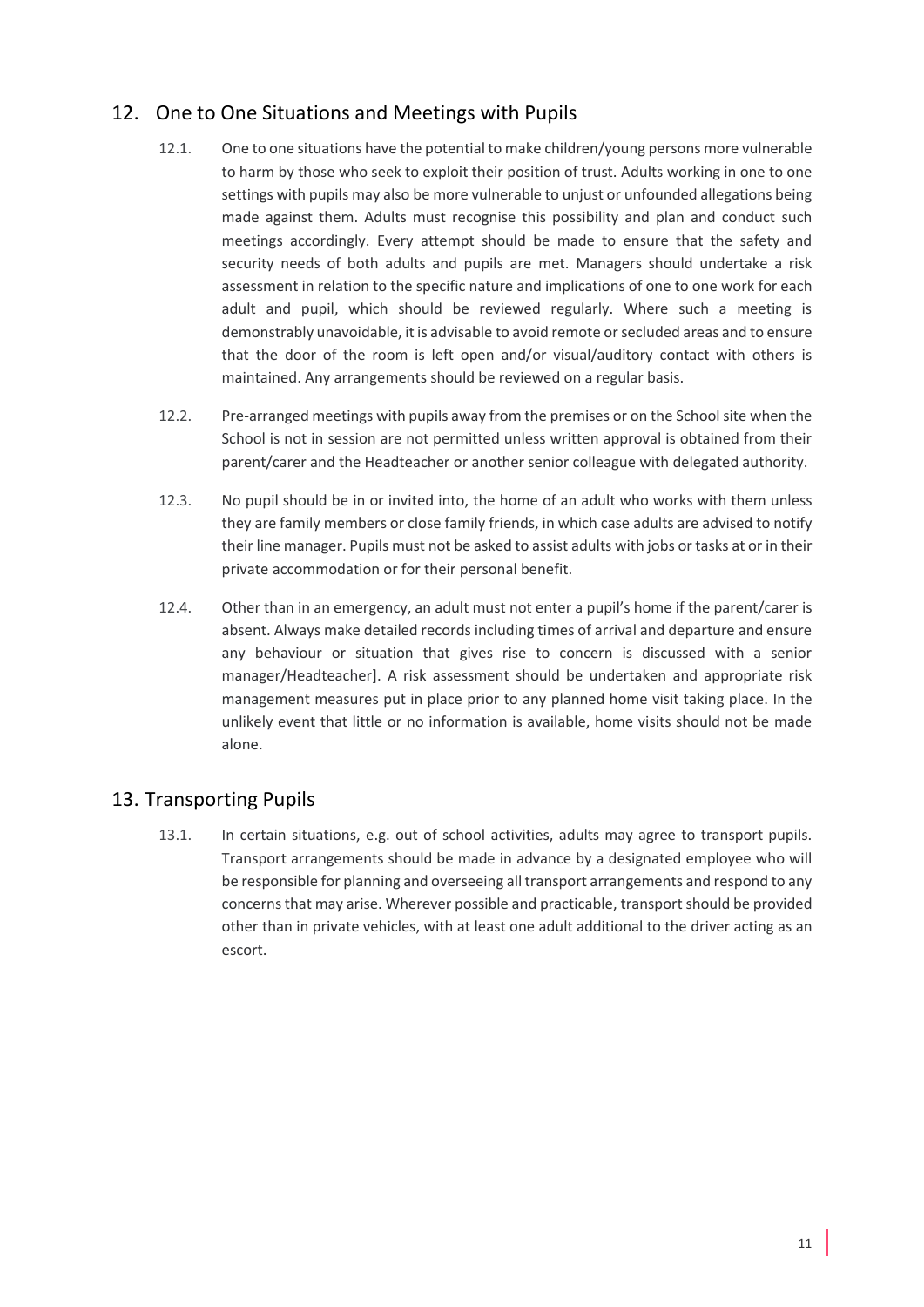- 13.2. Adults should ensure that their behaviour is safe and that the transport arrangements and the vehicle meet all legal requirements. They must ensure that the vehicle is roadworthy and appropriately insured and that the maximum capacity is not exceeded. It is a legal requirement that all passengers wear seatbelts and the driver should ensure that they do so. The driver should be aware of the current legislation concerning the use of car seats for younger children where applicable. It is illegal to drive using hand-held phones or similar devices and the driver must ensure that they adhere to all driving regulations.
- 13.3. It is inappropriate for adults to offer lifts to a pupil, unless the need has been agreed with a manager and, if this falls outside their normal working duties, has been agreed with parents/carers.
- 13.4. There may be occasions where a pupil requires transport in an emergency situation or where not to give a lift may place a pupil at risk. Such circumstances must always be recorded and reported to a senior manager and parents/carers.

### 14. Educational Visits and School Clubs

14.1. Adults should take particular care when supervising pupils in the less formal atmosphere of an educational visit, particularly in a residential setting, or after-school activity. Adults remain in a position of trust and the same standards of conduct apply. Please refer to the School's policy on educational visits and the Health and Safety policy.

### 15. Curriculum

- 15.1. Some areas of the curriculum can include or raise a subject matter which is sexually explicit, of a political, cultural, religious or an otherwise sensitive nature. Care should be taken to ensure that resource materials cannot be misinterpreted and clearly relate to the learning outcomes identified by the lesson plan. This plan should highlight particular areas of risk and sensitivity.
- 15.2. The curriculum can sometimes include or lead to an unplanned discussion about subject matter of a sexually explicit, political, cultural, religious or otherwise sensitive nature. Responding to pupils' questions can require careful judgement and adults must take guidance in these circumstances from the Designated Safeguarding Lead. Adults must not enter into or encourage inappropriate discussion about sexual, political or religious activity or behaviour or, discussions which may offend or harm others. Adults should take care to protect children from the risk of radicalisation and should act in accordance with advice given under Part 1 of Keeping Children Safe in Education DfE and accordingly must not express any prejudicial views or, attempt to influence or impose their personal values, attitudes or beliefs on pupils.
- 15.3. Please refer to the School's policy on sex and relationships education (SRE) and, the policy on spiritual, moral, social and cultural development (SMSC), which promotes fundamental British values. Care should be taken to comply with these policies and ensure they are consistently applied.

### 16. Photography, Videos and other Creative Arts

16.1. Please refer to the School's guidance on e-safety, the use of images and the consent forms therein. Adults should have regard to the ICO CCTV code of practice and the guidance 'Taking Photographs in Schools'.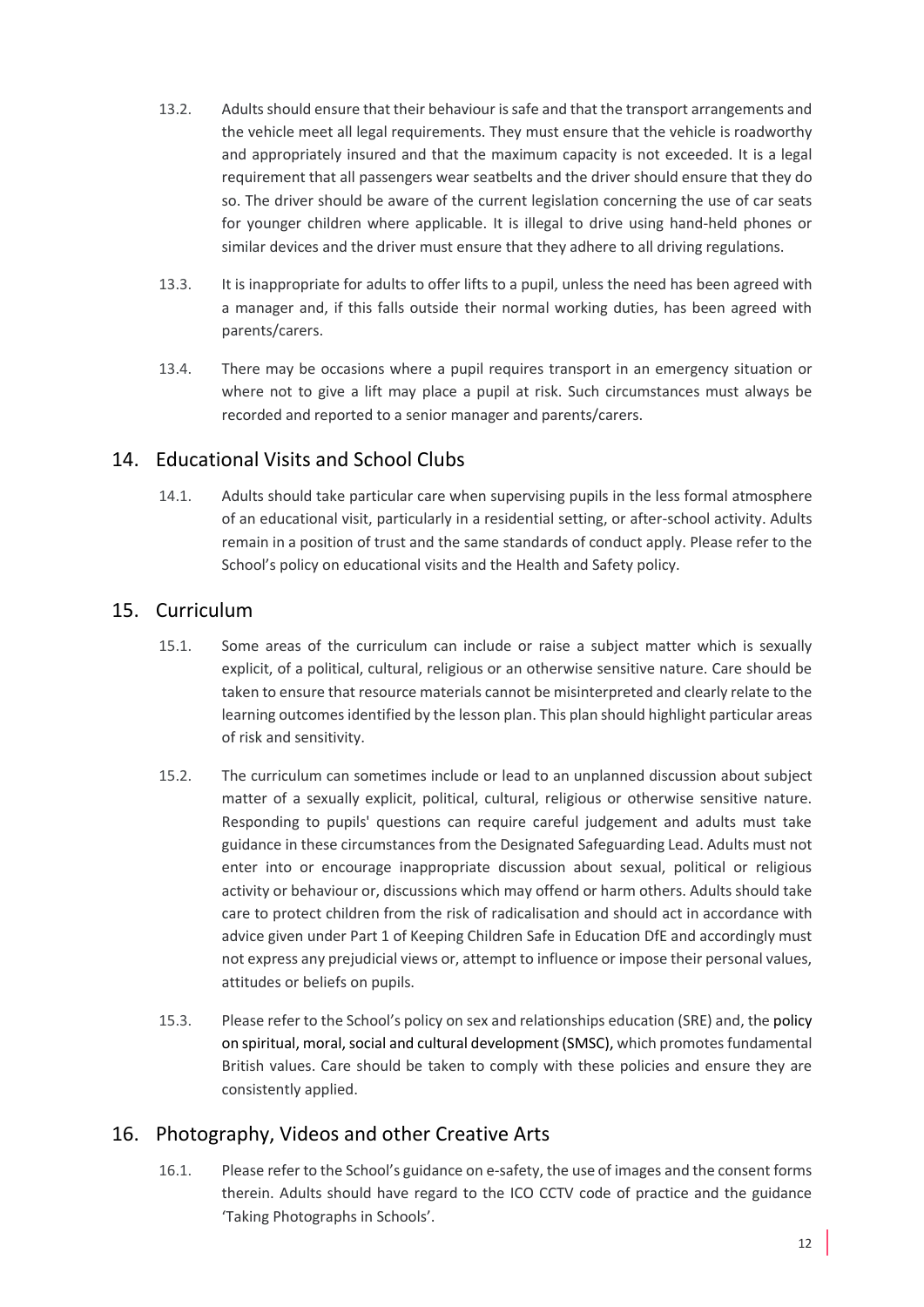- 16.2. Many educational activities involve the taking or recording of images. This may be undertaken as part of the curriculum, extra school activities, for displays, publicity, to celebrate achievement or, to provide evidence of the activity. An image of a child is personal data and it is, therefore, a requirement under Data Protection Legislation that explicit consent is obtained from the parent/carer of a child before any images are made such as those used for School web sites, notice boards, productions or other purposes, unless an alternative legal justification for processing this data is applicable.
- 16.3. Adults need to be aware of the potential for such images to be taken and/or misused to create indecent images of children and/or for 'grooming' purposes. Careful consideration should be given as to how these activities are organised and undertaken. There should be an agreement as to whether the images will be destroyed or retained for further use, where these will be stored and who will have access to them.
- 16.4. Adults should remain sensitive to any pupil who appears uncomfortable and should recognise the potential for misinterpretation. It is also important to take into account the wishes of the child, remembering that some children do not wish to have their photograph taken.
- 16.5. Adults should only use equipment provided or authorised by the School to make/take images and should not use personal equipment, mobile telephones or any other similar devices to make/take images.
- 16.6. The following guidance should be followed:
	- If a photograph is used, avoid naming the pupil
	- If the pupil is named, avoid using the photograph
	- Photographs/images must be securely stored and used only by those authorised to do so
	- Be clear about the purpose of the activity and about what will happen to the photographs/images when the lesson/activity is concluded
	- Only retain images when there is a clear and agreed purpose for doing so
	- Ensure that a senior colleague is aware that the photography/image equipment is being used and for what purpose
	- Ensure that all photographs/images are available for scrutiny in order to screen for acceptability
	- Be able to justify the photographs/images made
	- Do not take images of pupils for personal use
	- Only take images where the pupil consents to this
	- Do not take photographs in one to one situations
	- Do not display or distribute photographs/images of pupils unless there is consent to do so from the parent/carer
	- Only publish images of pupils where they and their parent/carer have given explicit written consent to do so
	- Do not take images of pupils in a state of undress or semi-undress
	- Do not take images of pupils which could be considered as indecent or sexual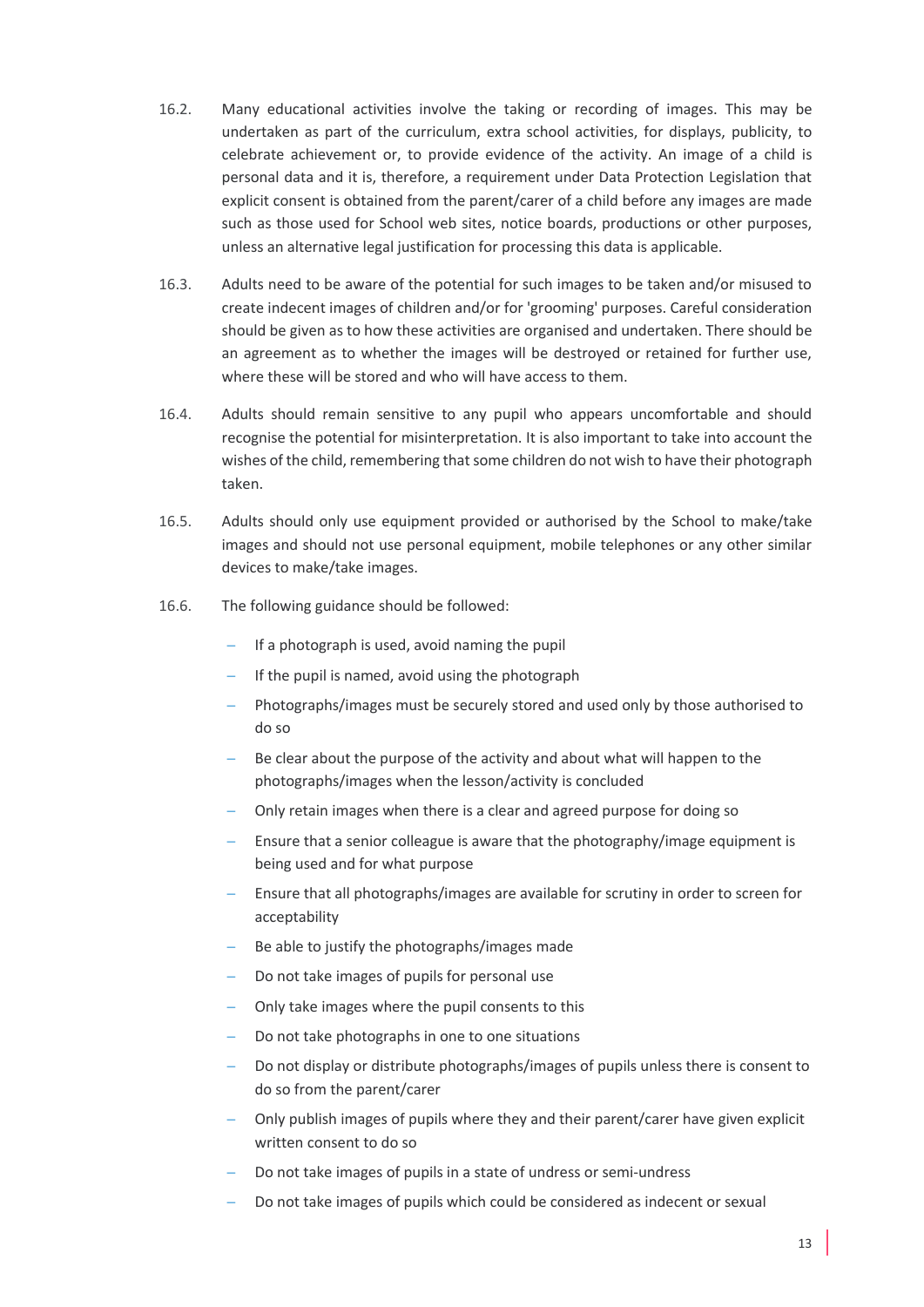- Do not take images of a child's injury, bruising or similar (e.g. following disclosure of abuse) even if requested by children's social care
- Do not make audio recordings of a child's disclosure

# 17. Unacceptable Use of ICT Facilities and Monitoring

- 17.1. This section should be read in conjunction with the School's E-Safety and Acceptable User Agreement. Posting, creating, accessing, transmitting, downloading, uploading or storing any of the following material (unless it is part of an authorised investigation) is likely to amount to gross misconduct and result (where the adult is employed) in summary dismissal (this list is not exhaustive):
	- a) Pseudo-images of children (child abuse images), pornographic or sexually suggestive material or images of children or adults which may be construed as such in the circumstances (that is, writing, texting, pictures, films and video clips of a sexually explicit or arousing nature)
	- b) Any other type of offensive, obscene or discriminatory material, criminal material or material which is liable to cause distress or embarrassment to the School or others.
- 17.2. If indecent images of children are discovered at the premises or on the School's equipment/devices, an immediate referral should be made to the School's designated Safeguarding Lead and Headteacher (unless they are implicated) and the external Designated Officer (DO) and, if relevant, the police contacted. The images/equipment should be secured, should not be used by others and should be isolated from the network. There should be no attempt to view, tamper with or delete the images as this could jeopardise any necessary criminal investigation. If the images are of children are known to the School, a referral should also be made to children's social care in accordance with local arrangements.
- 17.3. The contents of our ICT resources and communications systems are our property. Therefore, adults should have no expectation of privacy in any message, files, data, document, facsimile, telephone conversation, social media post, conversation or message, or any other kind of information or communications transmitted to, received or printed from, or stored or recorded on our electronic information and communications systems. We reserve the right to monitor, intercept and review, without prior notification or authorisation from adults. Usage of our IT resources and communications systems, including but not limited to telephone, e-mail, messaging, voicemail, CCTV, internet and social media postings and activities are monitored to ensure that our rules are being complied with and for the following purposes:
	- a) To monitor whether the use of the e-mail system or the internet is legitimate and in accordance with this Code
	- b) To assist in the investigation of alleged wrongful acts
	- c) To comply with any legal obligation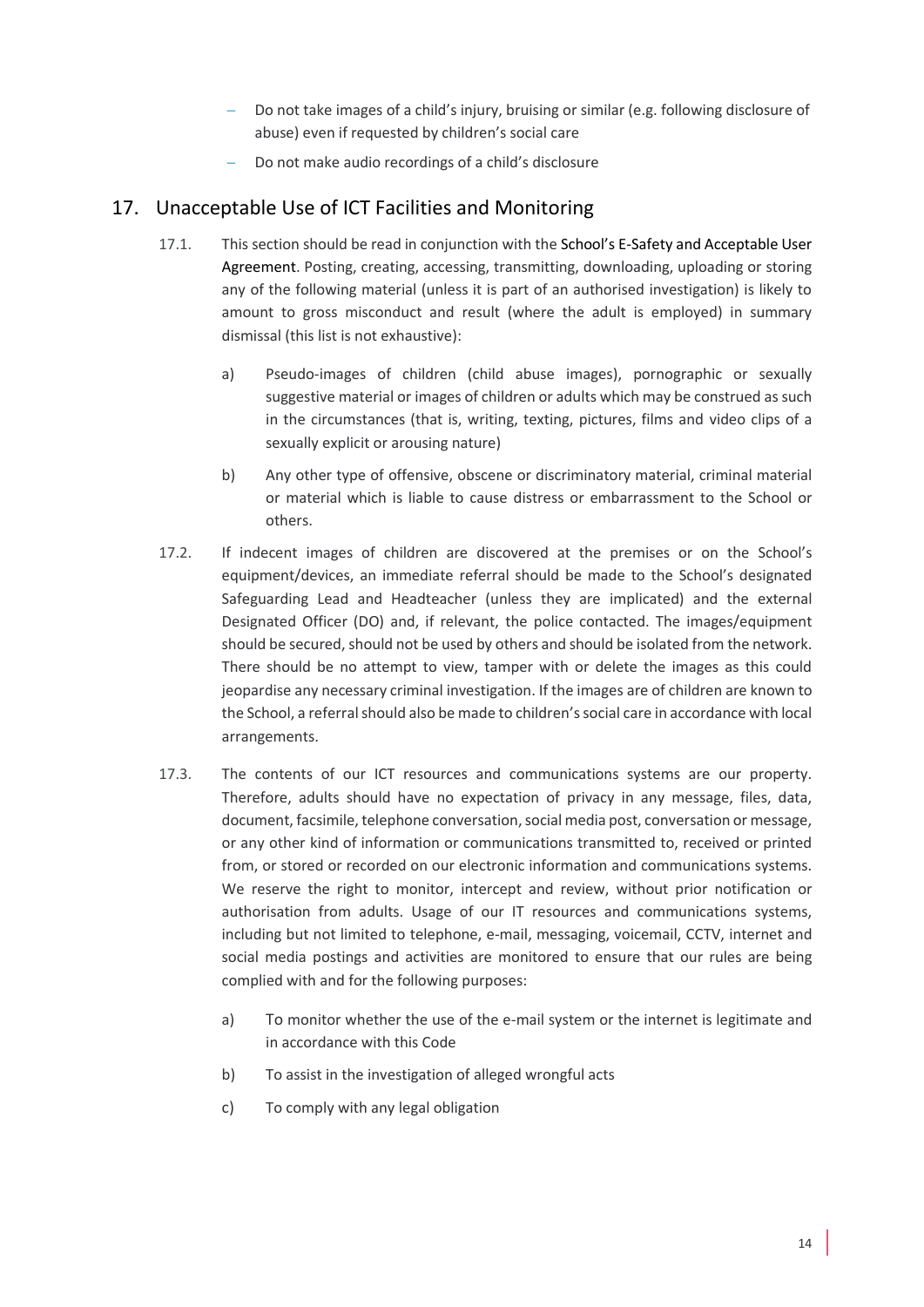Personal data will be stored in accordance with the School's Privacy Notices. We may store copies of data or communications for a period of time after they are created, and may delete such copies from time to time without notice. If necessary information may be handed to the police in connection with a criminal investigation.

- 17.4. A CCTV system monitors the School 24 hours a day. This data is recorded and may be used as evidence of any alleged wrongdoing.
- 17.5. Cyber-bullying can be experienced by adults as well as pupils. Adults should notify the Headteacher if they are subject to cyber-bullying. The School will endeavour to protect adults and stop any inappropriate conduct.

#### 18. Reporting Concerns and Recording Incidents

- 18.1. All adults must report concerns and incidents in accordance with the guidance set out in Keeping Children Safe in Education DfE and the Statement of Procedures for Dealing with Allegations of Abuse. In the event of an allegation being made, or incident being witnessed, the relevant information should be immediately recorded and reported to the Headteacher, Senior Manager or Designated Safeguarding Lead, as appropriate. An employee who fails to bring a matter of concern to the attention of senior management and/or the relevant agencies will be subject to disciplinary action.
- 18.2. In addition to behaviours outlined elsewhere in this Code and, the types of abuse and neglect set out in Keeping Children Safe in Education DfE, the following is a non-exhaustive list of some further behaviours which would be a cause for concern:

#### An adult who:

- Allows a pupil/young person to be treated badly; pretends not to know it is happening
- Gossips/shares information inappropriately
- Demonstrates inappropriate discriminatory behaviour and/or uses inappropriate language
- Dresses in a way which is inappropriate for the job role
- Does not treat pupils fairly demonstrates favouritism
- Demonstrates a lack of understanding about personal and professional boundaries
- Uses their position of trust to intimidate, threaten, coerce or undermine
- Appears to have an inappropriate social relationship with a pupil or pupils
- Appears to have special or different relationships with a pupil or pupils
- Seems to seek out unnecessary opportunities to be alone with a pupil